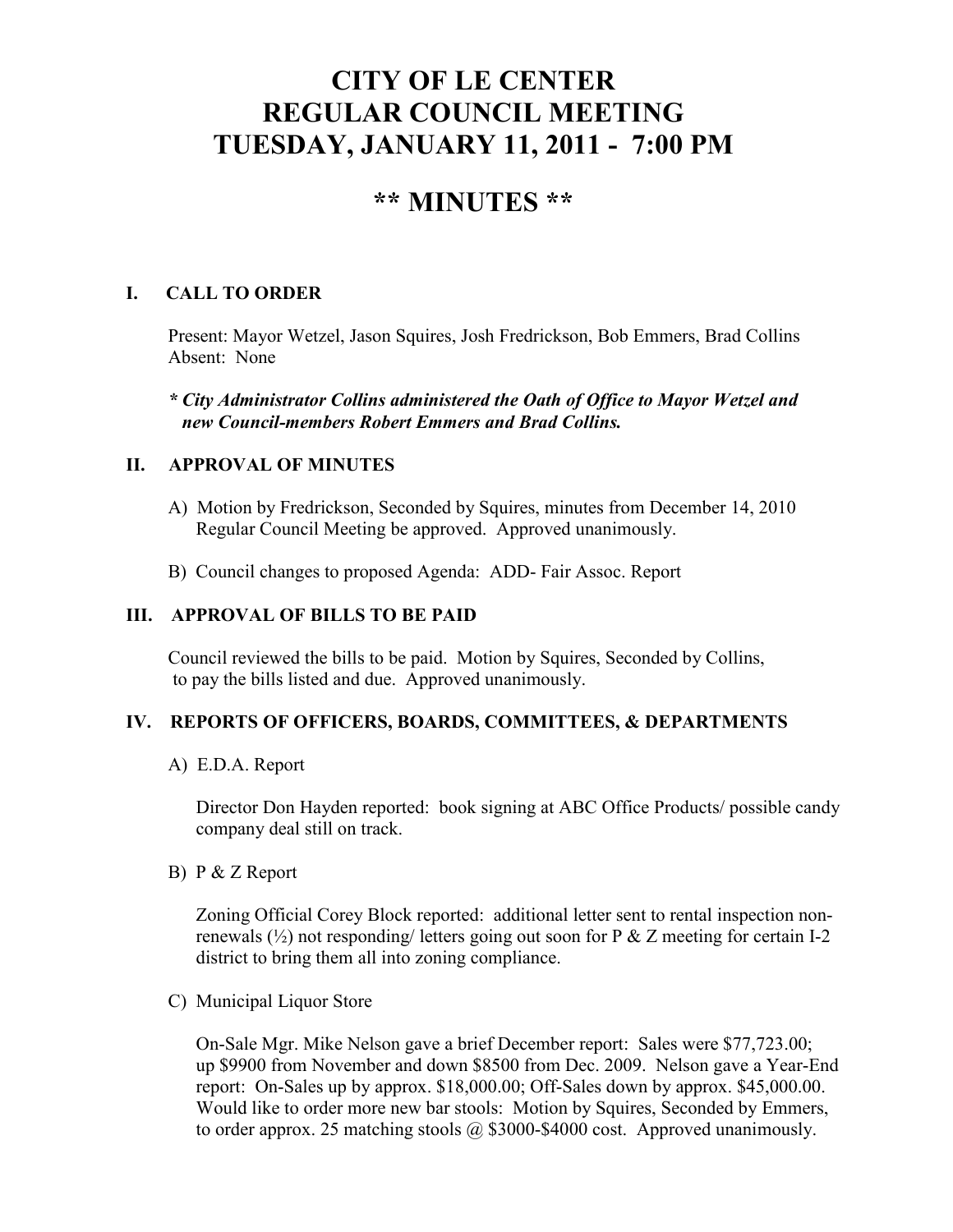D) Police Department

Police Chief Pfarr reported on the police activities for month of December: 140 calls/ 2,952 miles patrolled. Pfarr gave Year-End report: both calls and miles patrolled up approx. 1% over 2009/ criminal calls up 2.5% over 2009/ hours for P.T. help down 11% from 2009, lowest in 7 years. Dare Graduation will be January 21<sup>st</sup>.

E) Water, Sewer, Streets, Parks

Public Works Superintendent Curt Roemhildt gave his December monthly report:

- Streets- all old streetlights now working; was our own problem so will be bill coming from Bob's Electric. Tons of snow, work crew doing great job of clearing.
- Year-End report: recycling records show co-mingle was up 3.54 tons (4.37%) over 2009/ paper & cardboard were up 4.75 tons (3.46%) over 2009. Refuse records show 12.33 tons (4.71%) more than hauled in 2009. Review of Water, Sewer, & Refuse Accounts in the council packet showed all three made a profit in 2010 as budgeted.
- F) Bolton & Menk Engineering
	- 1) 2010-11 USDA Project- No report. No BMI rep was present.
	- 2) 2010 Minnesota Street Project- No report. No BMI rep was present.
- G) Le Sueur County Fair Assoc. rep Nancy Stauff gave a review of the 2010 Fair: what worked, what didn't, what's planned for 2011/ meetings every 3<sup>rd</sup> Wednesday of month.

### **V. PUBLIC FORUM**

There were no petitions, requests, or communications from the general public.

#### **VI. OLD BUSINESS**

A) Council reviewed the proposed contract with Kind Vet for animal boarding. Chief Pfarr and Administrator Collins meet with Sheriff Doherty and Kind Vet to negotiate a final 3-way agreement for Feb. meeting approval.

#### **VII. NEW BUSINESS**

A) Administrator Collins explained the new contract proposal from Waste Management containing a huge dumpster charge increase for 2011: a \$350 per month increase that would come directly out of the City's pocket, not county-wide as it should. Collins meet with county officials to work out new agreement so county-wide covers increase.